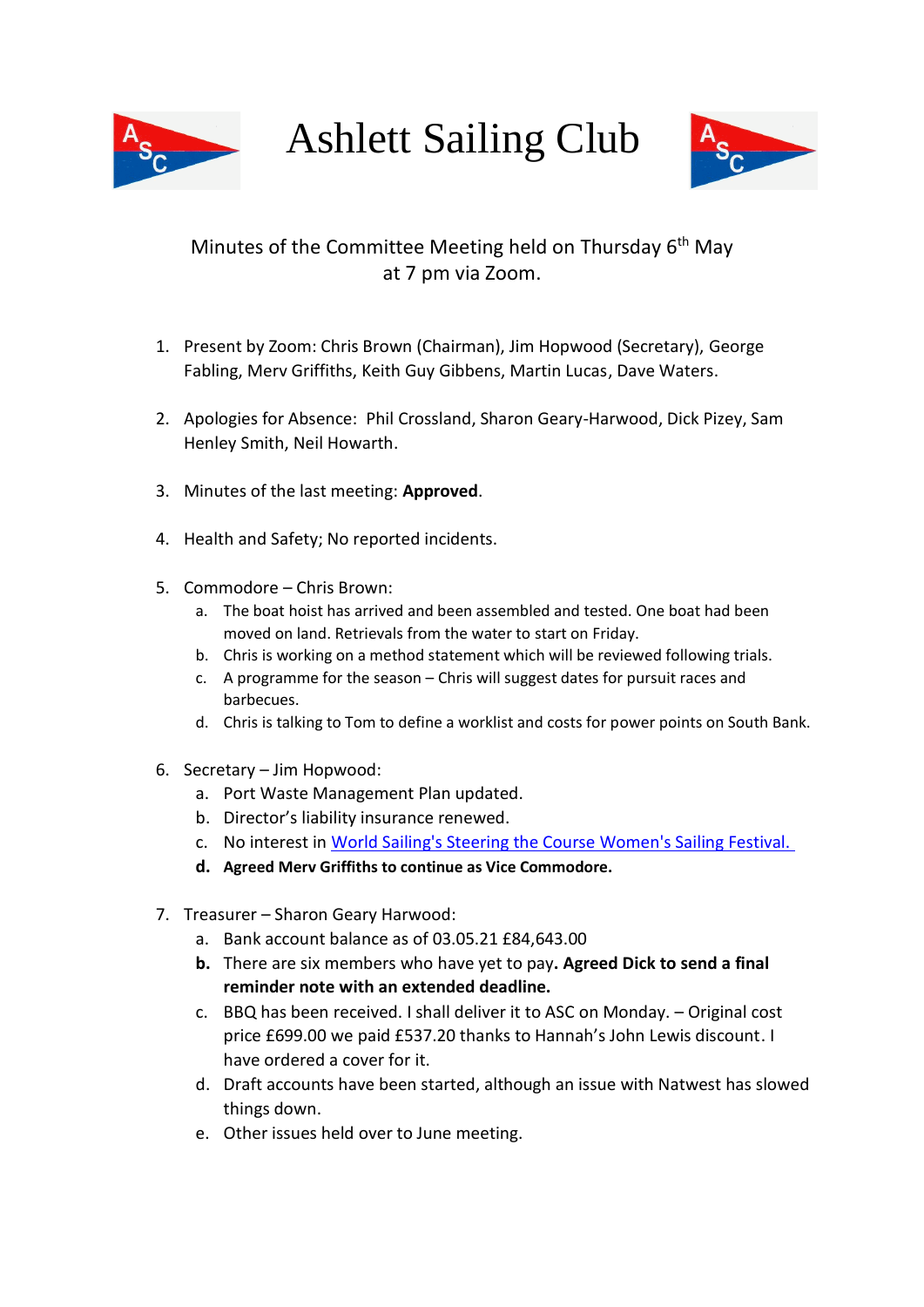- 1. Membership Dick Pizey:
	- a. Membership renewals complete from the paperwork side of things.
	- b. One new family member has joined. Claire Farrow and two applications to be circulated to members in next newsletter. This will take us to 207 members.
	- c. I don't think there is any issue in accepting new members so long as they are aware that certain resources….compound spaces and moorings are on a waiting list. Some want to join just to visit on the pontoon and make use of winter hardstanding. So long as we are clear and Keith and Martin can keep me updated periodically with the availability, we can accept more members. Up to a point.
	- d. WiFi project will get underway again in June.
	- e. Cruise to Chichester still planned departing 24th May.
- 2. Projects Phil Crossland:
	- a. The CCTV has been serviced by Complete Security,
	- b. I am part way into gathering a group of interested people for the toilet shower renovation research and decisions. Does anyone else from the committee wish to become involved. We have three people at the moment.
- 3. Pontoon and Slip Dave Waters:
	- a. All good on the Pontoon, boats moving off to their moorings etc.
	- b. The Slip way was cleaned on Wednesday.
	- c. The mast crane will be inspected in a couple of weeks.
- 4. Moorings Keith Guy-Gibbens:
	- a. 7 members need moorings. Two ready to be issued. Will make a list this week with moorings to be refurbished.
	- b. More broken chains reported so the list of work grows.
	- c. Possible movements on the SB so should be able to accommodate some on the waiting list.
	- d. A member has contacted Mike Malone's son asking for first refusal on Mike's boat.
	- e. I have 8 members on my list offering help with moorings, this will make repair work easier and quicker.
- 5. Bosun Merv Griffiths:
	- a. Leaking Hydraulic snap connectors replaced on ford tractor bucket hydraulic line.
	- b. I need to check the charging rate on Massey Fergusson tractor before replacing battery.
- 6. Pound Martin Lucas:
	- a. Have started to tidy up and sort out members boats in the compound, waiting for the list of who has what.
	- b. I have two spaces.
	- c. Need to know who has paid for what so as I can check and update my records
	- d. A notice to all members to remind them that all things in the compound should be marked clearly.
	- e. Need a good tidy up **work party planned for Saturday 15 th May.**